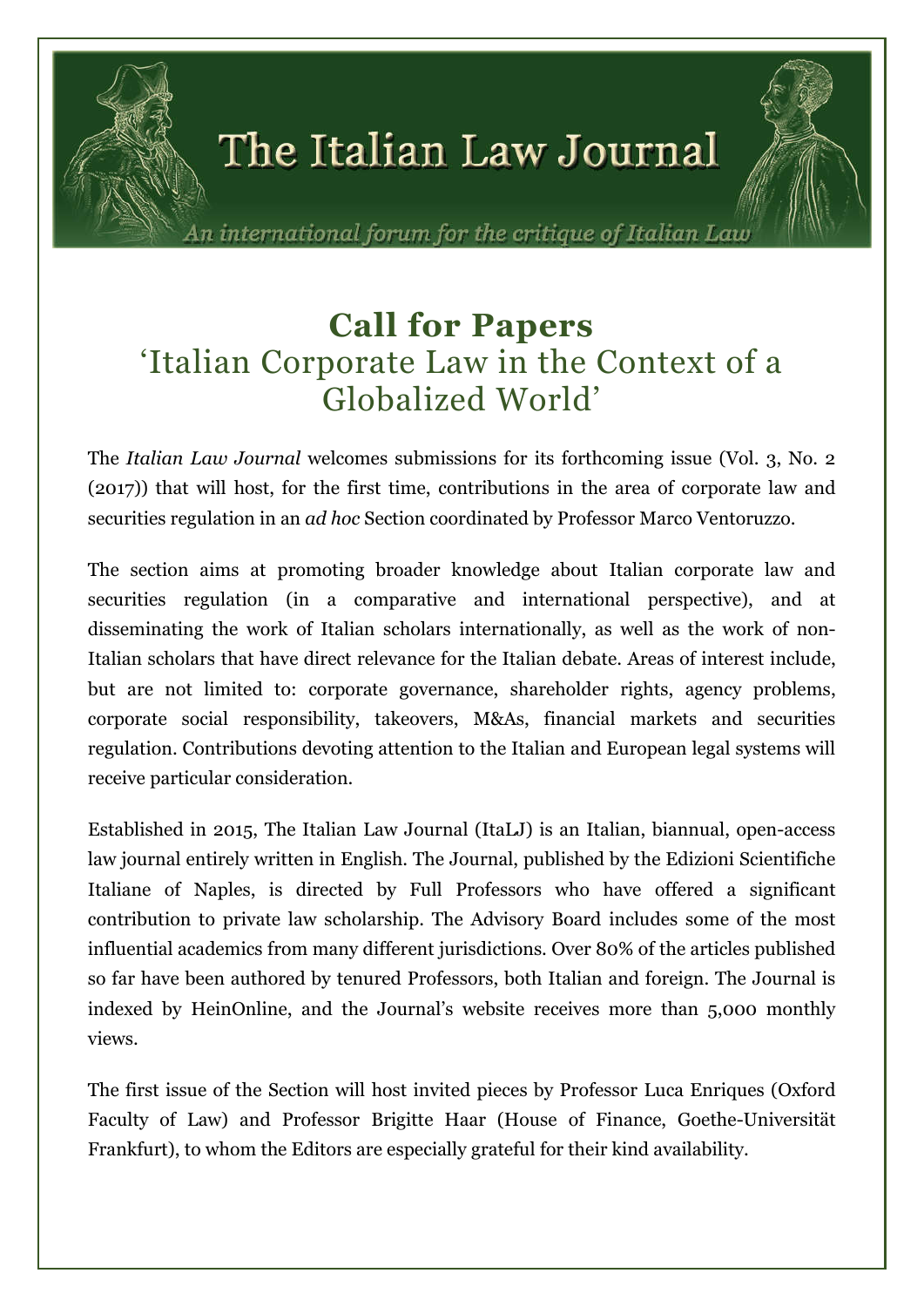#### About the Editor

Marco Ventoruzzo is a scholar of corporate law and financial markets regulation with a dual appointment at Bocconi University Law School in Milan, Italy, where he is also the Director of the Department of Legal Studies, and Penn State Law School. He coordinates the Research Unit on Law & Economics ("RULES") of the Baffi Carefin Center on Markets, Banking and Finance, and is a member of the Observatory on European Business Law established by Bocconi University.

### Submission Procedure

Manuscripts should be sent through Scholastica or ExpressO, or by emailing to the editors in-chief (info@theitalianlawjournal.it).

The Italian Law Journal requests that contributors comply with the following standards:

# 1. Originality

The Italian Law Journal only accepts original and previously unpublished manuscripts. Therefore, articles already published elsewhere will not be considered.

### 2. English-Language Editing

For Authors not entirely fluent in English and without a proven record of publications in English, we strongly encourage having the manuscript professionally proof-read before submission.

### 3. Citation Format

Please use footnotes rather than endnotes. Footnotes should conform to the House Style of the Journal.

### 4. Cover Letter and Abstract

All submissions must include, in addition to a copy of the manuscript:

a) a separate cover letter to facilitate our anonymous review process, indicating the title of the manuscript and contact information for the reference Author (including e-mail, mailing address, and a daytime telephone number);

b) a short abstract of the manuscript on a separate page; and

c) a *curriculum vitae* of the Author(s).